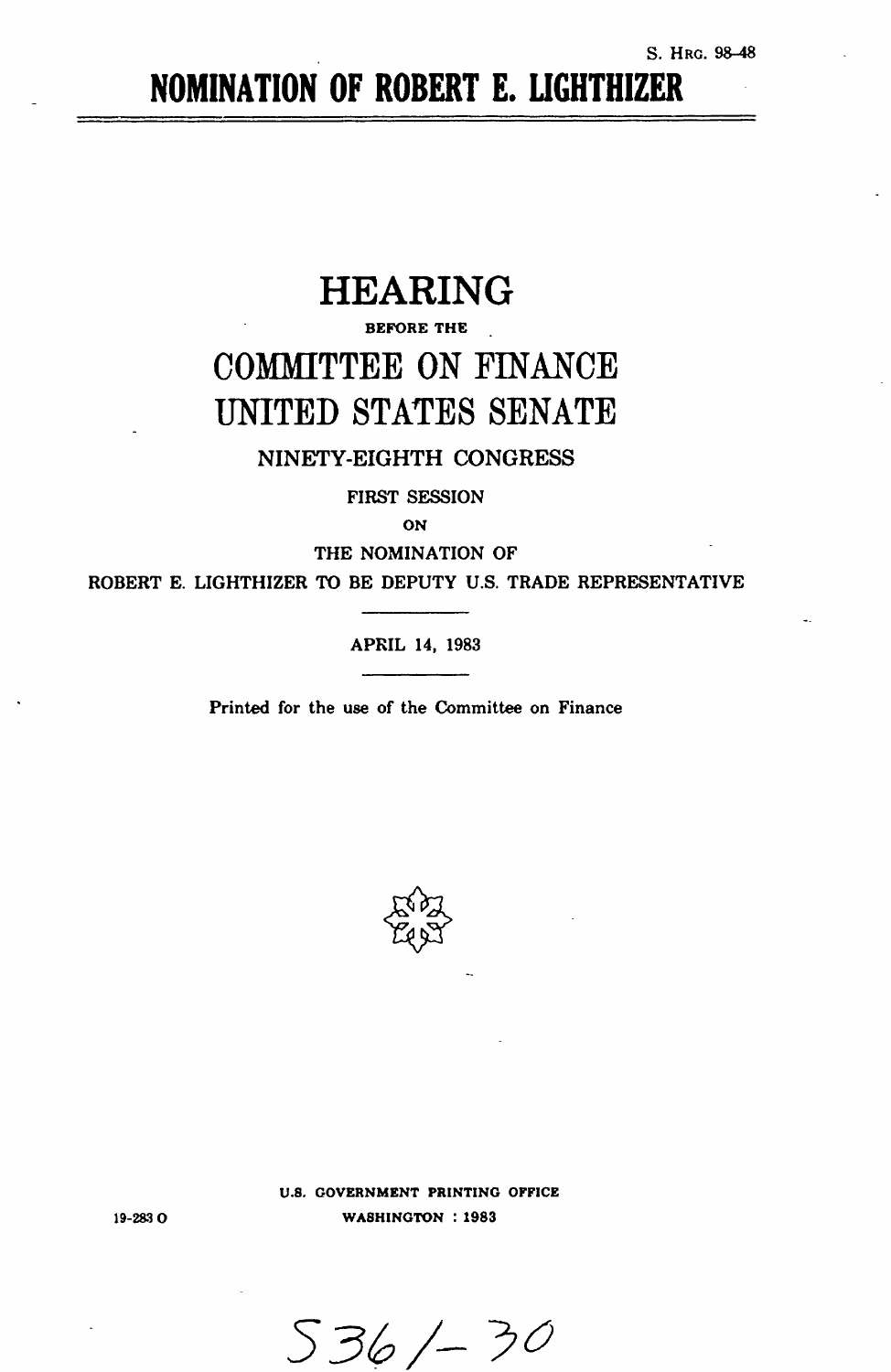### COMMITTEE ON FINANCE

ROBERT J. DOLE, Kansas, *Chairman*

BOB PACKWOOD, Oregon WILLIAM V. ROTH, JR., Delaware JOHN C. DANFORTH, Missouri JOHN H. CHAFEE, Rhode Island JOHN HEINZ, Pennsylvania MALCOLM WALLOP, Wyoming DAVID DURENBERGER, Minnesota WILLIAM L. ARMSTRONG, Colorado STEVEN D. SYMMS, Idaho CHARLES E. GRASSLEY, Iowa

RUSSELL B. LONG. Louisiana LLOYD BENTSEN, Texas SPARK \*M. MATSUNAGA, Hawaii DANIEL PATRICK MOYNIHAN. New York MAX BAUCUS, Montana DAVID L. BOREN, Oklahoma BILL BRADLEY, New Jersey GEORGE J. MITCHELL, Maine DAVID PRYOR, Arkansas

ROBERT E. LIGHTHIZER, *Chief Counsel* MICHAEL **STERN,** *Minority Staff Director*

(11)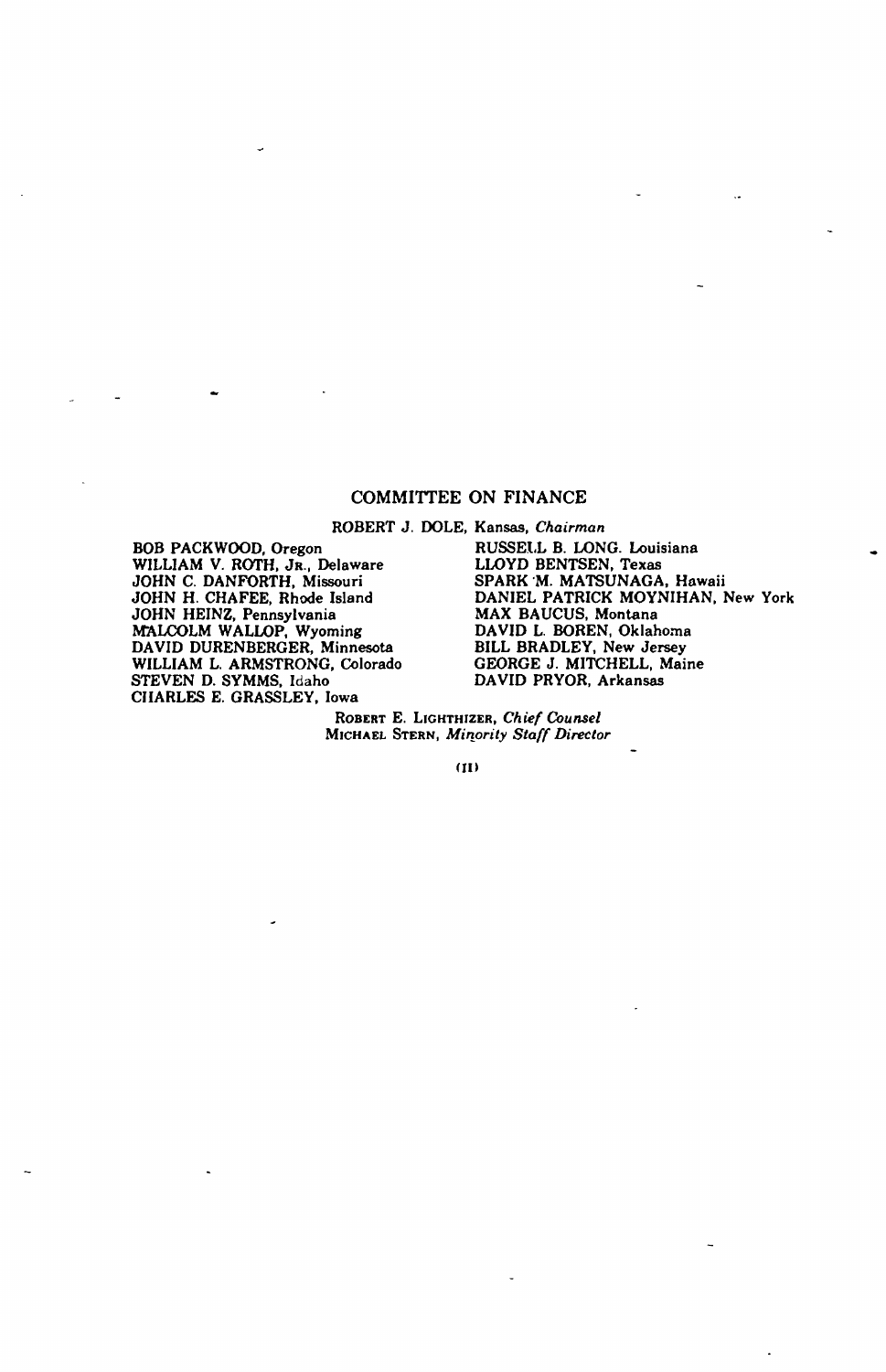# CONTENTS

| <b>NOMINEE</b>                | Page          |
|-------------------------------|---------------|
|                               |               |
| <b>PUBLIC WITNESS</b>         |               |
|                               | 3             |
| <b>ADDITIONAL INFORMATION</b> |               |
|                               | $\frac{1}{2}$ |
| COMMUNICATION                 |               |
|                               |               |

 $(iii)$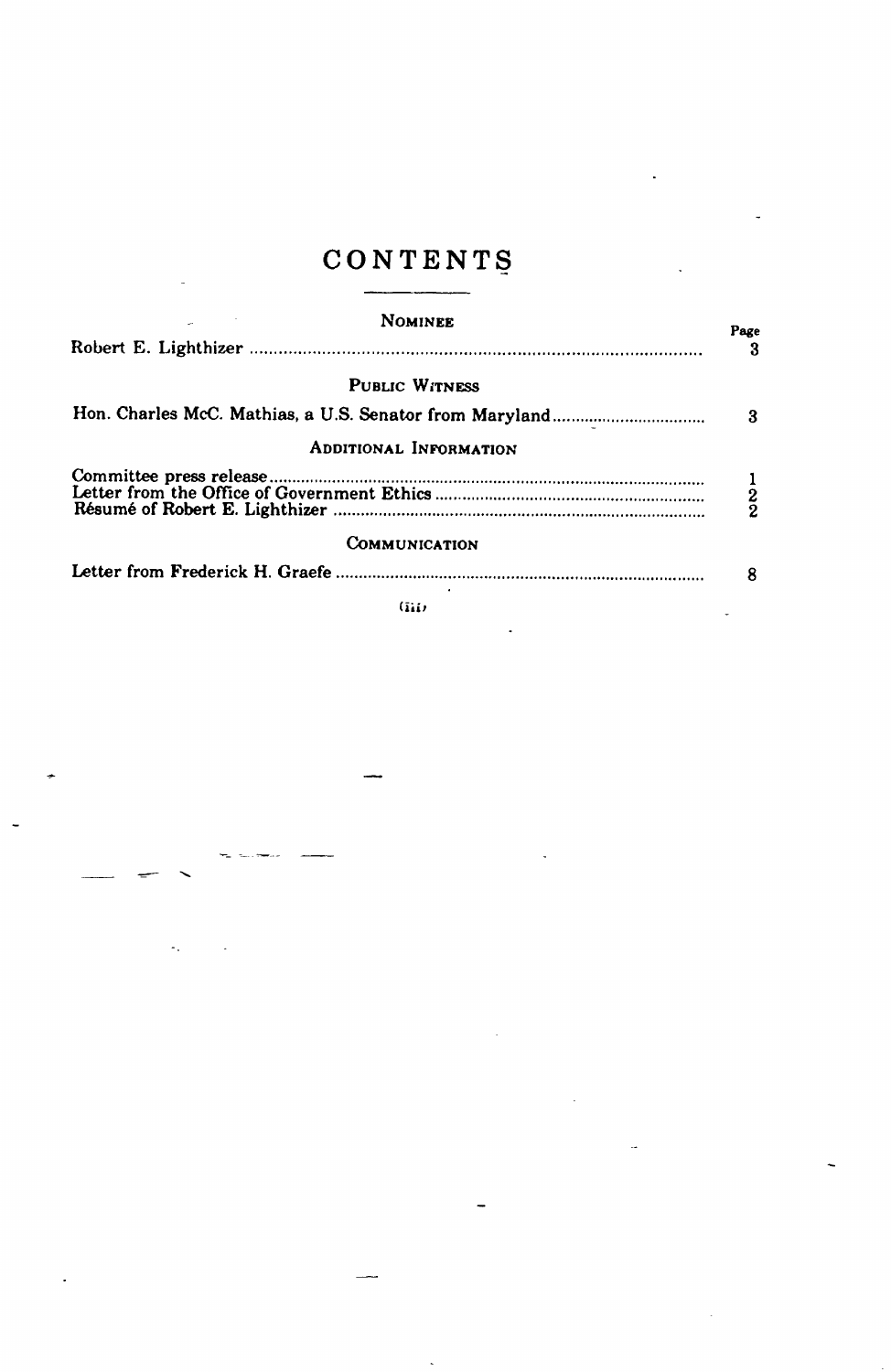## NOMINATION OF ROBERT E. LIGHTHIZER TO BE DEPUTY U.S. TRADE REPRESENTATIVE

### THURSDAY, APRIL 14. 1983

U.S. SENATE, COMMITTEE ON FINANCE, *Washington, D.C.*

The committee met, pursuant to notice, at 9:17 a.m., in room SD-215, Dirksen Senate Office Building, Hon. Robert Dole (chairman)

Present: Senators Dole, Long, Bentsen, Moynihan, Baucus, Boren, and Danforth.

[The press release announcing the hearing follows:]

Press Release No. 83-127

#### PRESS RELEASE

FOR IMMEDIATE RELEASE UNITED STATES SENATE<br>
April 12, 1983<br>
COMMITTEE ON FINANCE

COMMITTEE ON FINANCE SD-221 (formerly 2227) Dirksen Building

FINANCE COMMITTEE SCHEDULES HEARING ON THE NOMINATION OF ROBERT E. LIGHTHIZER TO BE DEPUTY U. S. TRADE REPRESENTATIVE

Robert J. Dole, Chairman of the Committee on Finance, announced today that the Committee has scheduled a hearing on the nomination of Robert E. Lighthizer to be Deputy U. S. Trade Representative.

The hearing is scheduled for Thursday, April 14, 1983 beginning at **9:15** a.m. It will be held in Room SD-215, Dirksen Senate Office Building.

Immediately following the hearing, the Committee will meet in executive session to consider the nomination.

Written Testimony--The Committee will be pleased to review written testimony from those persons or organizations who wish to<br>submit statements on the nominations for the record. Statements<br>submitted for inclusion in the record should be typewritten, not copies to be received by April 15, 1983, to Roderick A. DeArment,<br>Deputy Chief Counsel, Committee on Finance, Room SD-221, Dirksen<br>Senate Office Building, Washington, D.C. 20510.

P.R. #83-127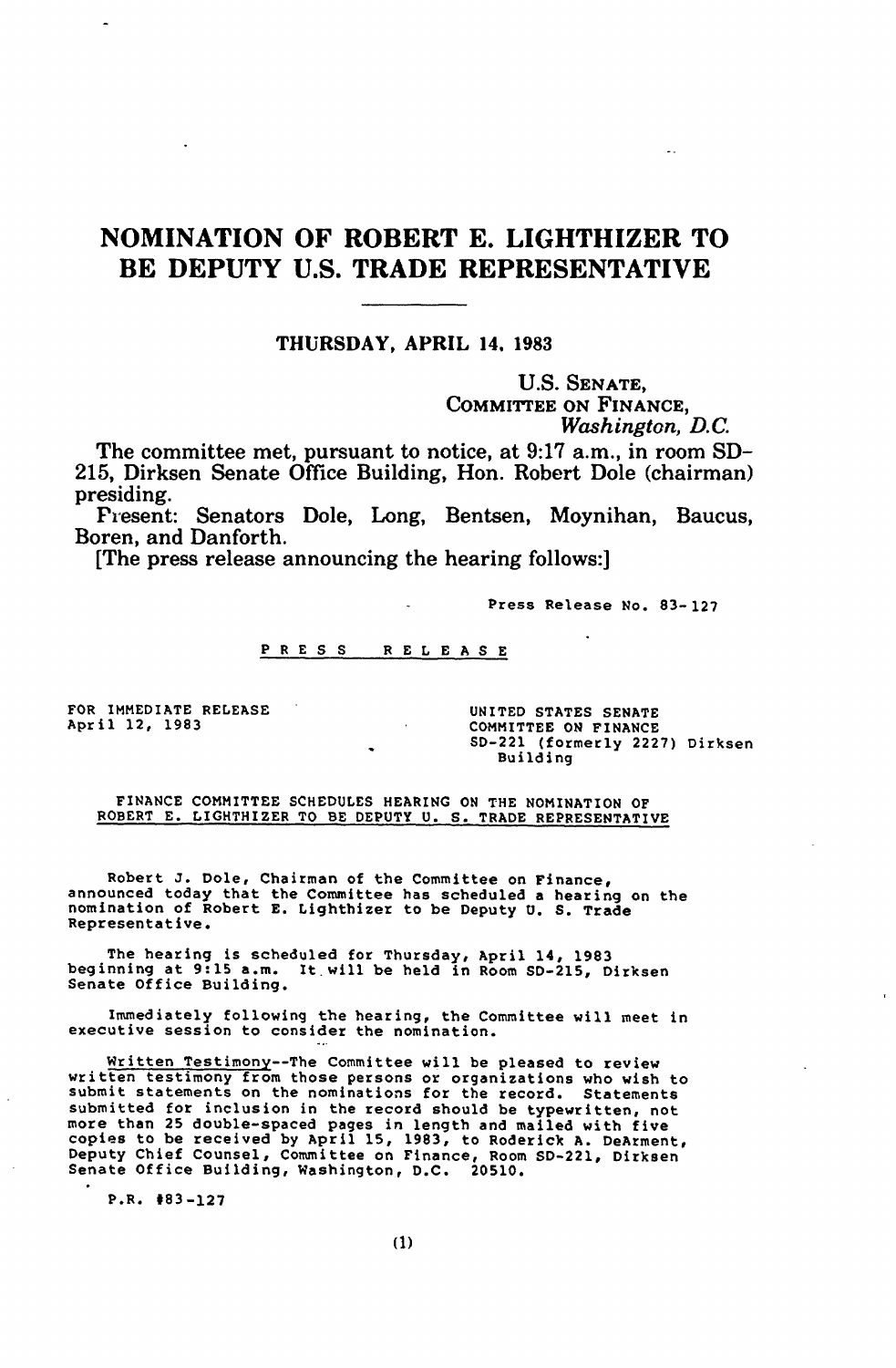The CHAIRMAN. Our first order of business is a pleasant one. It is a pleasure to welcome Bob Lighthizer, the President's nominee to be a Deputy U.S. Trade Representative. Lwould say for the record that we have reviewed the financial disclosure forms and the material they have filed with the Office of Government Ethics, and I am satisfied there are no problems in that area.

I have also been informed by the Director of Government Ethics, and the Director of Government Ethics will soon send letters approving the nomixiee's compliance with the Ethics in Government Act, and this letter will be made a part of the record.

Bob, we are pleased to have you before the committee. We would be happy to have any statement that you may wish to make. The record should reflect that you have performed an outstanding service for all of us on the committee.

We also are pleased to have the senior Senator from Maryland here to formally introduce you to those of us on the committee.

[The material referred to and the résumé of Mr. Lighthizer follow:]

**OFFICE OF GOVERNMENT ETHICS,** OFFICE OF PERSONNEL MANAGEMENT, *Washington, D.C., April 14, 1988.*

Hon. ROBERT **DOLE,** *Chairman, Committee on Finance, U.& Senate, Washington, D.C.*

DEAR CHAIRMAN: In accordance with the Ethics in Government Act of 1978, I en- close a copy of the financial disclosure report filed by Robert E. Lighthizer, who has been nominated by President Reagan for the position of Deputy United States Trade

We have reviewed the report and have also obtained advice from the Office of U.S. Trade Representative concerning any possible conflict in light of the Office's functions and the nominee's proposed duties. Based thereon, we believe that Mr. Lighthizer is in compliance with applicable laws and regulations governing conflicts of interest.<br>
Sincerely,<br>
David **R. Scott** 

*Acting Director.*

#### Résumé

Name: Robert E. Lighthizer.

Born: October 11, 1947.

Marital Status: Married.

Address: 11916 Oden Court, Rockville, Md. 20852, (301) 881-8045.

Employment Experience:

January 1981 to Present-Chief Counsel and Staff Director, U.S. Senate Committee on Finance.

December, 1978 to January, 1981-Chief Minority Counsel, U.S. Senate Committee on Finance.

September 1973 to December 1978--Covington **&** Burling, Washington, D.C. Practiced law primarily in corporate litigation, including antitrust, government contract and environmental law cases, and had extensive experience before government agencies.

Education:

Legal: Georgetown University Law Center-J.D., 1973. Georgetown Law Journal, Board of Editors. National Moot Court Team (alternate).

College: Georgetown University, Washington, D.C.-B.A., 1969. Course: Liberal "Arts--Government (Dean's List).

The CHAIRMAN. Senator Mathias.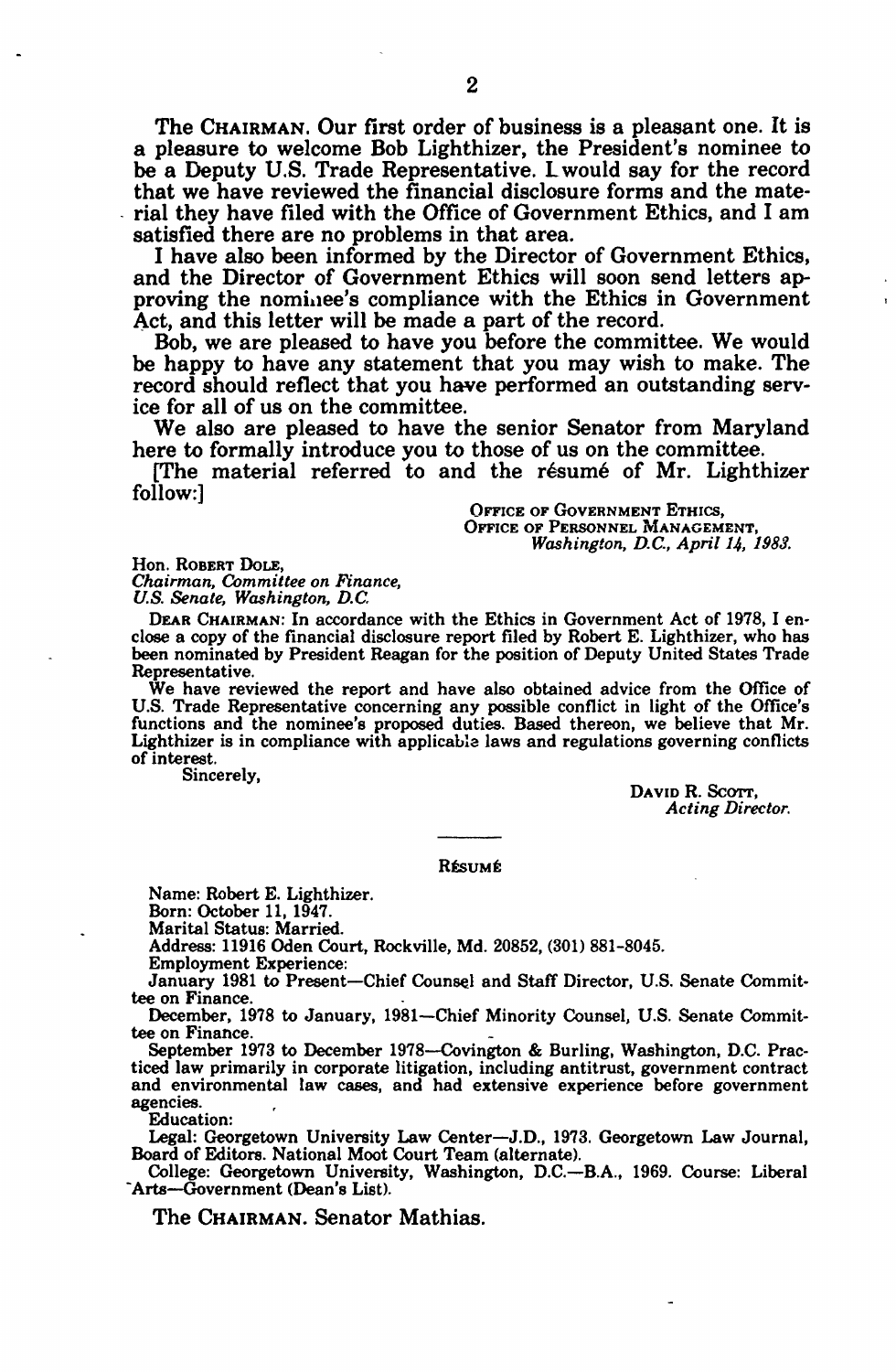### STATEMENT OF HON. CHARLES McC. MATHIAS, JR., A U.S. SENATOR FROM THE STATE OF MARYLAND

Senator MATHIAS. Thank you, Mr. Chairman.

I am actually unable to introduce Bob Lighthizer to the committee because you already know him. I can't even present him to the committee because at the moment you have got him. [Laughter.]

But I am here simply to say that we are proud that he is a Marylander. We have great confidence in his integrity and in his abilities. I am able to more than just make a formal statement here because I have watched him very closely in his work in this committee. I have sought his advice and counsel on the floor during debates on bills that the Finance Committee has brought to the Senate, so I have a personal estimate of his capacity.

If he is half as good as the Deputy Trade Representative in selling American goods and services abroad as he has been on the Senate floor in selling some of the bills that you have sent over there, why he will reduce the trade deficit about in half within the first 6 months that he is down there.

So I don't know that I can say much more than that we heartily recommend him and hope that the full Senate will confirm him without delay.

Thank you very much, Mr. Chairman.

The **CHAIRMAN.** Thank you very much, Senator Mathias.

Mr. Lighthizer, do you have members of your family here? I see a couple of character witnesses there. [Laughter.]

### STATEMENT OF ROBERT E. LIGHTHIZER TO BE DEPUTY U.S. TRADE REPRESENTATIVE

Mr. LIGHTHIZER. Yes, Mr. Chairman. I think they will testify for me if given a chance. My wife, Cathy, and the one in the reclining position is my daughter, Claire, who is 2 years old. And my son who has a somber look on his face is Bobby. He will be 6 in June, Mr. Chairman.

The CHAIRMAN. He looks like a witness about ready to come up. [Laughter.]

Well, have you discussed possible conflicts of interest with the staff?

Mr. LIGHTHIZER. Yes, Mr. Chairman, I have discussed that material with the deputy chief counsel.

The CHAIRMAN. And has that been discussed on your side, Mike? [No response.]

The CHAIRMAN. Have you discussed that with Mr. Stern?

Mr. LIGHTHIZER. No, I have not, Mr. Chairman.

The CHAIRMAN. It might be well to do that. [Laughter.]

Is there any reason of which you are aware that would preclude you from serving in the office to which you have been nominated? Mr. LIGHTHIZER. There is not, Mr. Chairman.

The CHAIRMAN. I think somebody stuck this question in. Are you fluent in French? [Laughter.]

Mr. LIGHTHIZER. I think fluent might be a slight exaggeration. Certainly the French wouldn't think so.

The CHAIRMAN. I won't ask the question. I think somebody on the staff you are leaving wanted you to demonstrate your French speaking ability to the members of the committee, but I won't go into that. [Laughter.]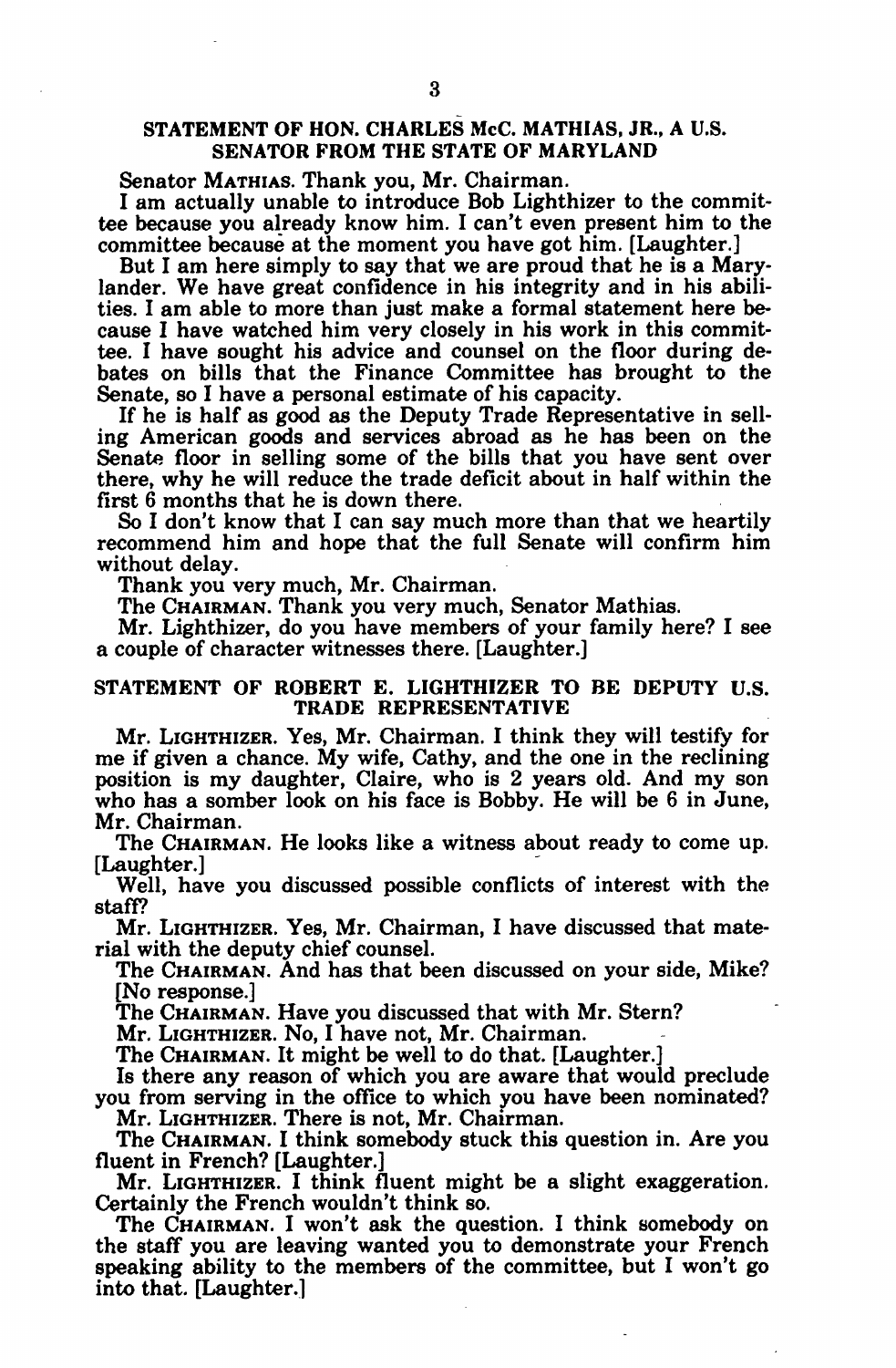Mr. LIGHTHIZER. Fortunately, Mr. Chairman, I will be able to correct the record when this is all over.

The CHAIRMAN. As you know, this new Deputy position was created in the late days of Congress last year. I know, for myself, and I think I can speak for others who represent agriculture, that we have felt for some time that there should be a stronger voice in the USTR with respect to agricultural concerns. I would hope that those concerns may be given proper consideration. I wonder if you would indicate for the record how you view the responsibilities that you will assume if you are confirmed.

Mr. LIGHTHIZER. Mr. Chairman, the way the office will be orga- nized to some extent depends on what happens after I have been there for a while. But the plan at this point is to have two Deputy Trade Representatives in Washington, one of whom will generally be responsible for bilateral negotiations. And that will be Michael Smith who has a lot of experience in that area, who has been nego- tiating for a number of years, and has been with USTR for some time.

The other half of the office will consist of sector matters and policy development. This latter division and that will include agri- culture as well as other specifically sectorial kinds of matters.

It is acknowledged by everyone, I think, that things don't tend-to break down quite that clearly. But with two deputies, I think Senator Brock would like to start off with a division like that and then perhaps do some adjustments on an ad hoc basis. This organization does tend to give more coverage at the highest level of the agency to the agriculture area, but it also gives consideration to other sectors.

The CHAIRMAN. Is it fair to assume that you understand our interest in agriculture?

Mr. LIGHTHIZER. It is certainly fair to assume that I understand the degree to which you are concerned with agriculture.

The CHAIRMAN. I think I speak for other members on the committee.

Senator Long.<br>Senator Long. Senator Boren was the first member here this morning, so I yield to the Senator.

The CHAIRMAN. Senator Boren.

Senator BOREN. Well, Mr. Chairman, I was going to ask the nominee this morning if he had any objection to having his nomination attached to the repeal of withholding. [Laughter.]

But I have decided that I will not ask that question.<br>I am pleased with the answers to the questions that you have already been asked and the emphasis which you placed on agricul-

ture. And I really have no questions. I would just say, Mr. Chairman, that I think we are very, very fortunate-and I know all of us feel this way-to have had the services on this committee of someone of Bob Lighthizer's ability. This is an instance in which we are dealing with an individual who obviously could be in the private sector earning far greater amounts of compensation. To see a person of his integrity and ability contributing and committing those abilities to public services is something which all of us deeply appreciate. I just want to say that I know that Bob Lighthizer will do an excellent job in this new ca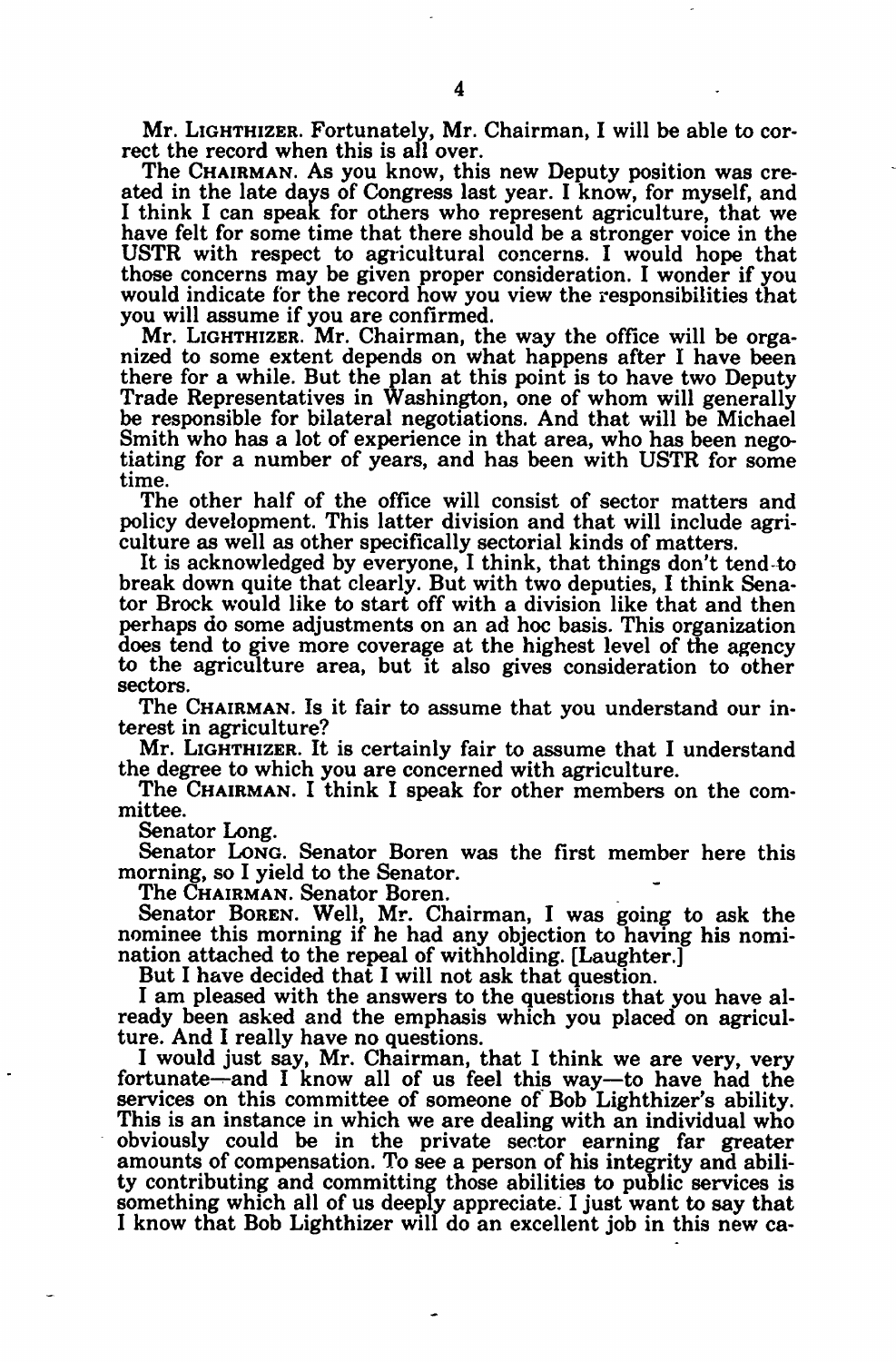pacity, and to again express my personal appreciation to him for all the courtesy that he has shown to me while he has been the counsel to this committee and for the excellent, hard, and very able work which he has contributed to us and for the contribution which he will continue to make to public service.

The CHAIRMAN. Thank you, Senator Boren.

Senator Long, you are next.

Senator LONG. I guess you need to know a little bit of French to hold that job over there. What does this mean: Cherchez la femme? What does that mean? [Laughter.]

Mr. LIGHTHIZER. I am not sure that is French, Senator Long. [Laughter.]

Senator **LONG.** If you want-to be a policeman over there you have got to know what that means: Find the woman. [Laughter.]

You have had some experience, and you know at least what the members of this committee think about trade, and I think that you can do a good job of making our views understood where you are going. I hope that you will check that representation allowance in a hurry, because I believe that you are going to find that it is very inadequate. I think you would find that if you can entertain some people from time to time, you will be a more effective representative of this country. I think we on the .committee ought to do our bit to see to it that our members of the USTR do have a proper entertainment allowance.

I am not going to ask for it, but when we come over there, if we manage to make a trip, we will be sort of disappointed if you don't invite us out and pick up the tab on at least one occasion. With these other people with whom you are doing business, if you look like you are a guy that would not pick up the tab for anything, who would not even pay a nickel to see an earthquake—then you are not going to be a very effective representative compared to people who can spread some joy around when they take people out and go to restaurants and things like that. That is just good politics and good representation. I really believe that you would find that the representation allowance is not adequate for that job, and that is true for your boss as well. I would be glad to support an increase.

Bob Strauss fed me a meal over there when he was the USTR. He and Betty Strauss took Mrs. Long and me out. And I sort of felt guilty about it. Of course, now that he is in private practice making all of that money, I don't feel the same way. But back at that time I did, because we don't adequately compensate people for the job that you will be doing, and we don t provide them with all the tools they ought to have.

I just want you to know as far as I am concerned, Mr. Lighthizer, you have done a good job for the country and for this committee, and I am pleased to support your nomination. And I will be happy to do what I can to communicate and try to work with you in advancing this Nation's interest. Goodness knows, we need somebody over there who understands what people are thinking and particularly what the Congress thinks. Altogether too often people misrepresent what the Congress really thinks about matters.

Mr. LIGHTHIZER. Thank you very much, Senator.

Senator LONG. And I think you know you will be able to project that.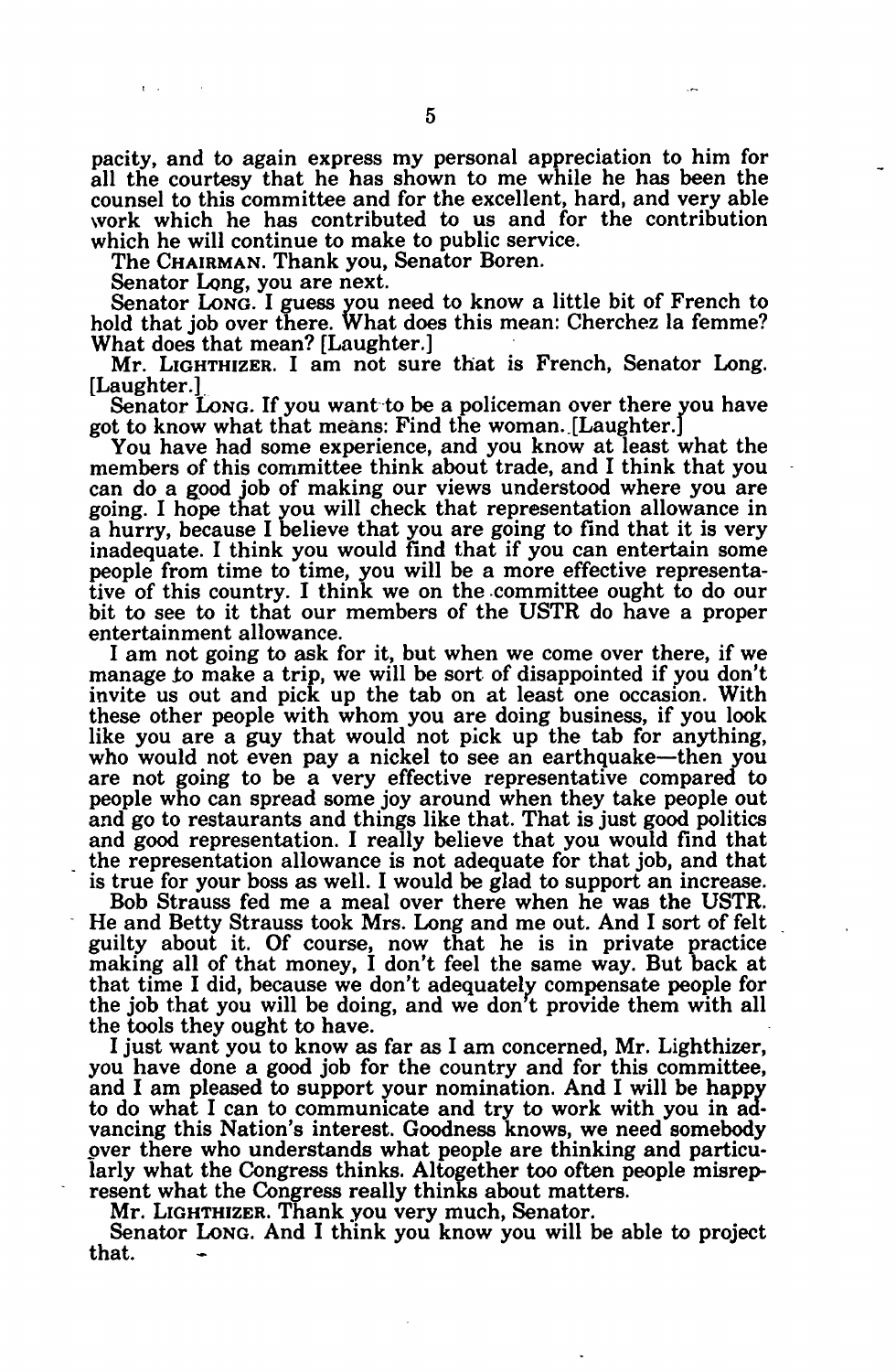Mr. LIGHTHIZER. Thank you very much.

The CHAIRMAN. Senator Danforth?

Senator DANFORTH. Mr. Chairman, I simply want to state that Bob Lighthizer has clearly done an excellent and very professional job as chief counsel of this committee. He will leave a big hole in the committee. And I am sure he will do an excellent job as Deputy Trade Representative. It is an outstanding appointment by the administration.

My only question is whether the rumors are true that the assistant to the Deputy Trade Representative is likely to be Mr. Patrick Ewing and whether that appointment is subject [laughter] is subject to confirmation **by** the Senate.

Mr. LIGHTHIZER. In fact, Senator, I believe it is almost determined that the committee has gotten Patrick Ewing to sign again for this summer.

The CHAIRMAN. Senator Baucus.

Senator BENTSEN. Mr. Chairman, is it too late to do anything?<br>[Laughter.]<br>The CHAIRMAN. Well, the record is still open. In fact, right after

Senator Baucus you will be the next man to say you are against the nomination.

Max.

Senator BAUCUS. Bob, I think you have done a great job. I think all of us on the committee hold that is their opinion. As a member of the other party, I have found you to be very professional and forthright. And it has meant a lot to me personally.

I want to echo the points that the chairman made with respect to agriculture. Agriculture means a lot to us in our State, as it does I think to almost everybody on this panel. And I hope that that is an issue that you keep on the front burner during your tenure.

And I also hope that you don't fall into the trap that some v'ho represent the United States do, one may deal with foreign affairs, that is, looking at the world as a world community and trying to balance all interests; forgetting that they represent the United States first. It is important to remember that. And I know that you<br>will. But I want you to know that as one observer of that process,<br>sometimes I think that too often people in the State Department,<br>the Department of Comm world order and don't advocate America's interest as strongly as they should.

And, finally, let me say that I hope that you are able to spend a little bit more time with your children and family. In your last in-<br>carnation I know how busy you were and how hard you worked, and it meant a lot to all of us. And I know how much your family means to you, too. And I just hope that you will be able to balance your professional life with time with your children and your family. That is very important, too.

Mr. LIGHTHIZER. Thank you, Senator.

Senator BAUcus. Good luck. I wish you the best of luck.

Mr. LIGHTHIZER. And if at any time it appears that I lose consciousness of the fact that I am there representing this committee and this country, I hope that someone points it out to me. I don't expect to fall into that trap. Senator BAUCUS. I hope we don't have to do that.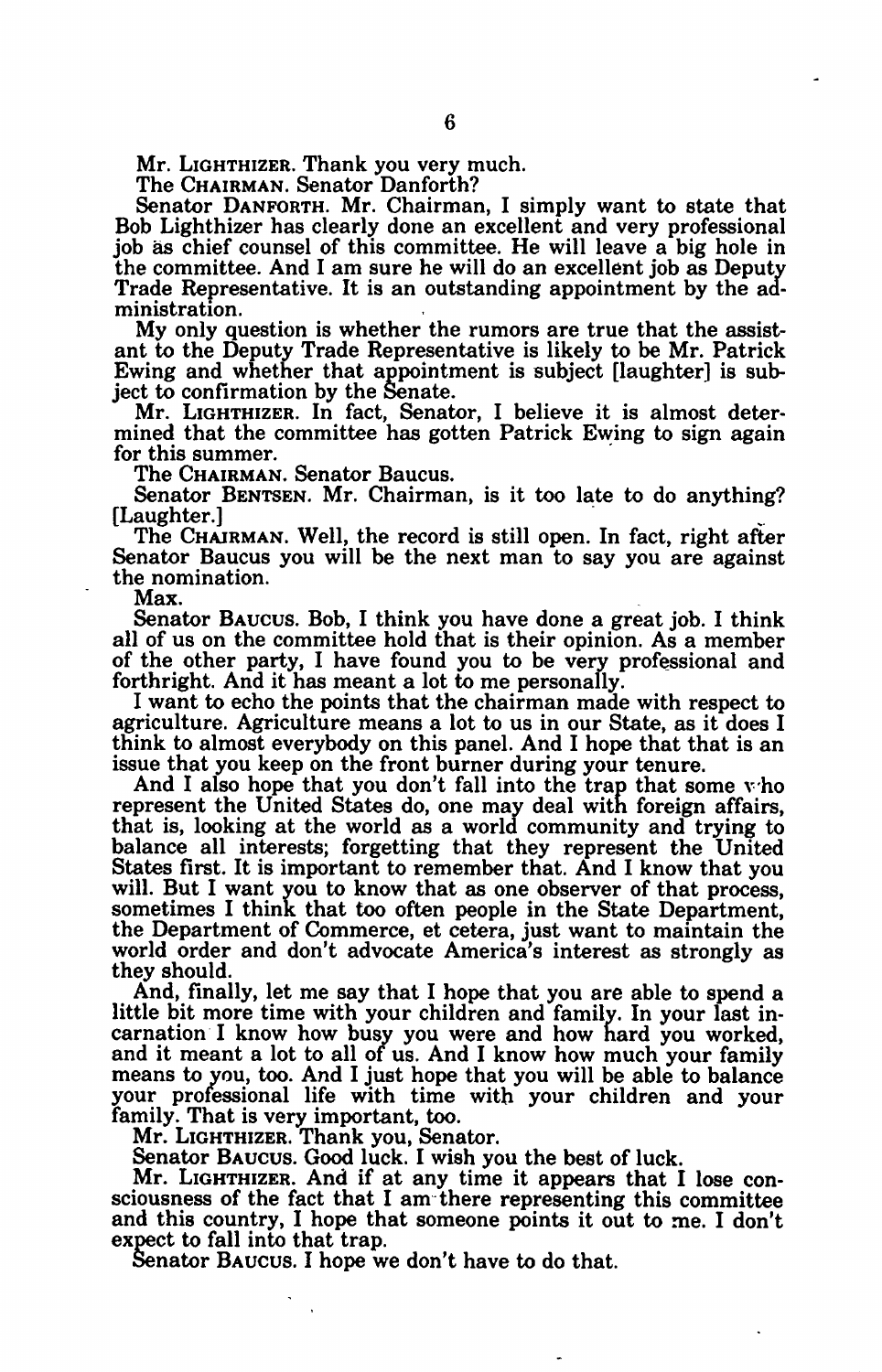The CHAIRMAN. Senator Bentsen.<br>Senator Bentsen. Well, I was a little concerned about Bob taking the job realizing there are only 2 years left in this administration. [Laughter.] But I was concerned about him taking a short-term job.<br>I found out that you have a brother I believe it is who is a Democratic county executive in one of the counties of Maryland. So I think you're in good position whatever the next administration is. And I wish you well in it. Thank you.

Mr. LIGHTHIZER. Thank you very much, Senator.

The CHAIRMAN. Do you have any other statement you would like to make, Mr. Lighthizer?

Mr. LIGHTHIZER. If I could just very briefly state, Mr. Chairman, that I want to thank you and the members of the committee for giving me an opportunity to work here for almost **41/2** years. The experience it would be, trite to say, was that of my life. It has been both enlightening and inspiring. I hope that I can continue to work closely with this committee in my new job and to serve the interest of its members. I am confident that I can make some contribution toward solving our trade problems if I have guidance from the members of the Finance Committee.

That is the only statement I would make.

The CHAIRMAN. The record will also include the biographical material on the nominee. (See page 2.) We intend to move on the nomination as quickly as we can. In fact, if there is no objection I would hope we might be able to poll out the nomination. And I move, if it is satisfactory with my colleagues, that we report the nomination and poll the members of the committee.

Again, I would indicate that I think every member of this committee has certainly had close contact with the nominee, and we are very pleased with this nomination.

I personally want to thank not only Bob Lighthizer, but his wife, who has probably put up with many, many nights without Bob. That is another indication that he is not afraid of hard work, long hours and whatever it may take to make it work. So the nomination is a loss for this committee, but it certainly is a great opportunity for the nominee. It has always been my feeling that if somebody has an opportunity, he should not let it pass. So we are wishing you the best of luck, and we will be following closely what you do. I would hope that we can act on the nomination quickly.

[Sound of briefcase falling on witness table.] The CHAIRMAN. Thank you, Senator Mathias. That looks like TV in the Senate material there.

Senator MATHIAS. I wanted to invite Senator Long to come over to the Rules Committee. [Laughter.]

Senator Long. I will be right along.

Senator **MATHIAS.** It will begin at 9:30.

Senator **LONG.** I will be right over.

The CHAIRMAN. Senator Moynihan, did you want to raise any objection to the nomination?

Senator **MOYNIHAN.** One views with mixed thoughts the fact that we will be without Mr. Lighthizer. His wife probably thinks that she-will get him back now. But he will actually be in Tokyo instead of the Dirksen Senate Office Building. It is a reflection of the sense of pride that we have in the Finance Committee staff that we will